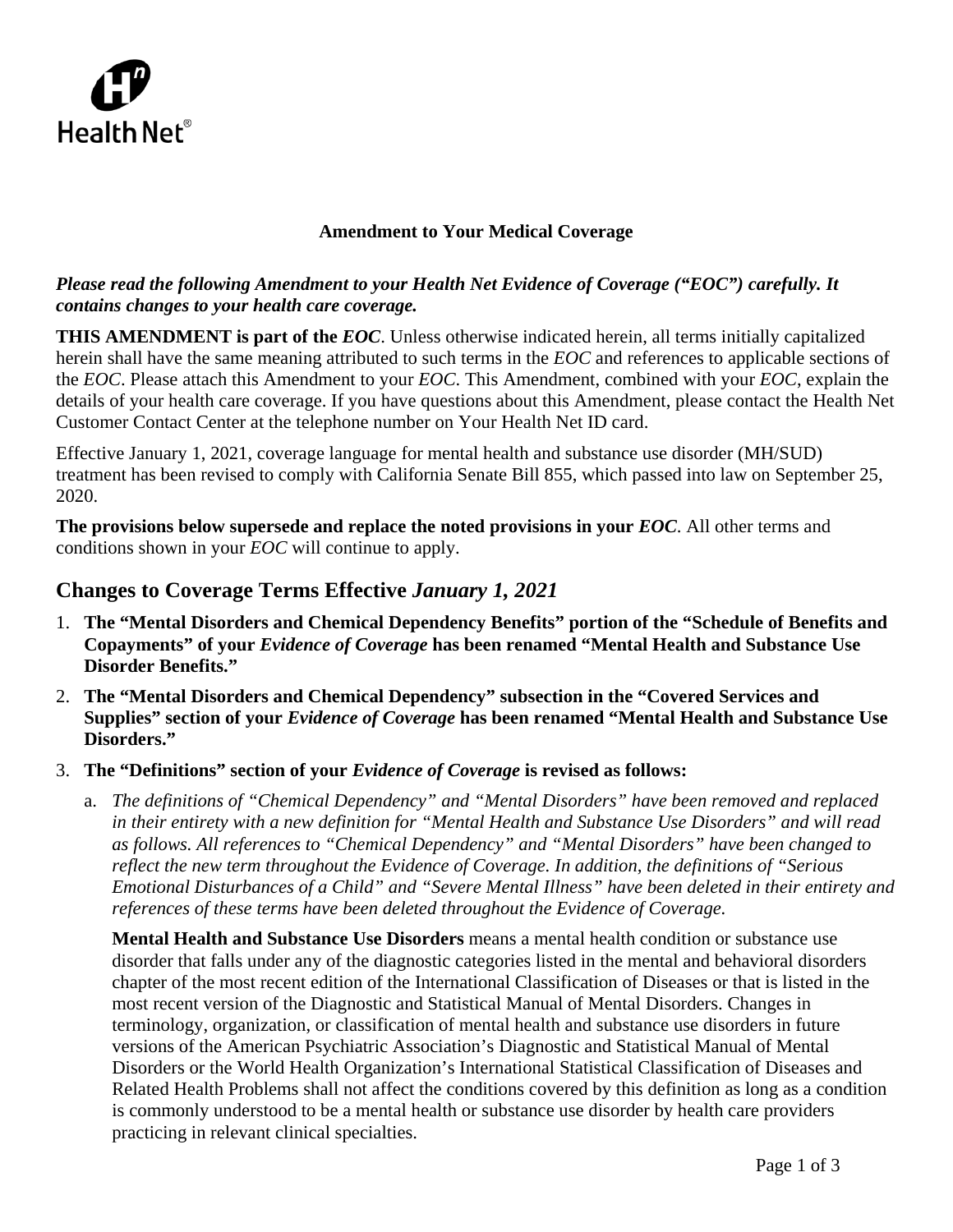b. *The definition for "Medically Necessary (or Medical Necessity)" has been replaced in its entirety as shown below:*

## **Medically Necessary (or Medical Necessity)**

For services other than Mental Health or Substance Use Disorders: Medically Necessary (or Medical Necessity) means Health Care Services that a Physician, exercising prudent clinical judgment, would provide to a patient for the purpose of preventing, evaluating, diagnosing or treating an illness, injury, disease or its symptoms, and that are:

- 1. In accordance with generally accepted standards of medical practice;
- 2. Clinically appropriate, in terms of type, frequency, extent, site and duration, and considered effective for the patient's illness, injury or disease; and
- 3. Not primarily for the convenience of the patient, Physician, or other health care provider, and not more costly than an alternative service or sequence of services at least as likely to produce equivalent therapeutic or diagnostic results as to the diagnosis or treatment of that patient's illness, injury or disease.

For these purposes, "generally accepted standards of medical practice" means standards that are based on credible scientific evidence published in peer-reviewed medical literature generally recognized by the relevant medical community, Physician Specialty Society recommendations, the views of Physicians practicing in relevant clinical areas and any other relevant factors.

**[**With regard to **[**Chiropractic**][**Acupuncture**]** Services, "Medically Necessary" services are **[**Chiropractic**][**Acupuncture**]** Services which are necessary, appropriate, safe, effective and rendered in accordance with professionally recognized, valid, evidence-based standards of practice.**]**

For Treatment of Mental Health or Substance Use Disorders: Medically Necessary (or Medical Necessity) means a service or product addressing the specific needs of that patient, for the purpose of preventing, diagnosing, or treating an illness, injury, condition, or its symptoms, including minimizing the progression of that illness, injury, condition, or its symptoms, in a manner that is all of the following:

- In accordance with the generally accepted standards of Mental Health and Substance Use Disorder care.
- Clinically appropriate in terms of type, frequency, extent, site, and duration.
- Not primarily for the economic benefit of the health care service plan and subscribers or for the convenience of the patient, treating physician, or other health care provider.

For these purposes:

- "Generally accepted standards of Mental Health and Substance Use Disorder care" means standards of care and clinical practice that are generally recognized by health care providers practicing in relevant clinical specialties such as psychiatry, psychology, clinical sociology, addiction medicine and counseling, and behavioral health treatment. Valid, evidence-based sources establishing generally accepted standards of Mental Health and Substance Use Disorder care include peerreviewed scientific studies and medical literature, clinical practice guidelines and recommendations of nonprofit health care provider professional associations, specialty societies and federal government agencies, and drug labeling approved by the United States Food and Drug Administration.
- "Health care provider" means any of the following:
	- ο A person who is licensed under Division 2 (commencing with Section 500) of the Business and Professions Code.